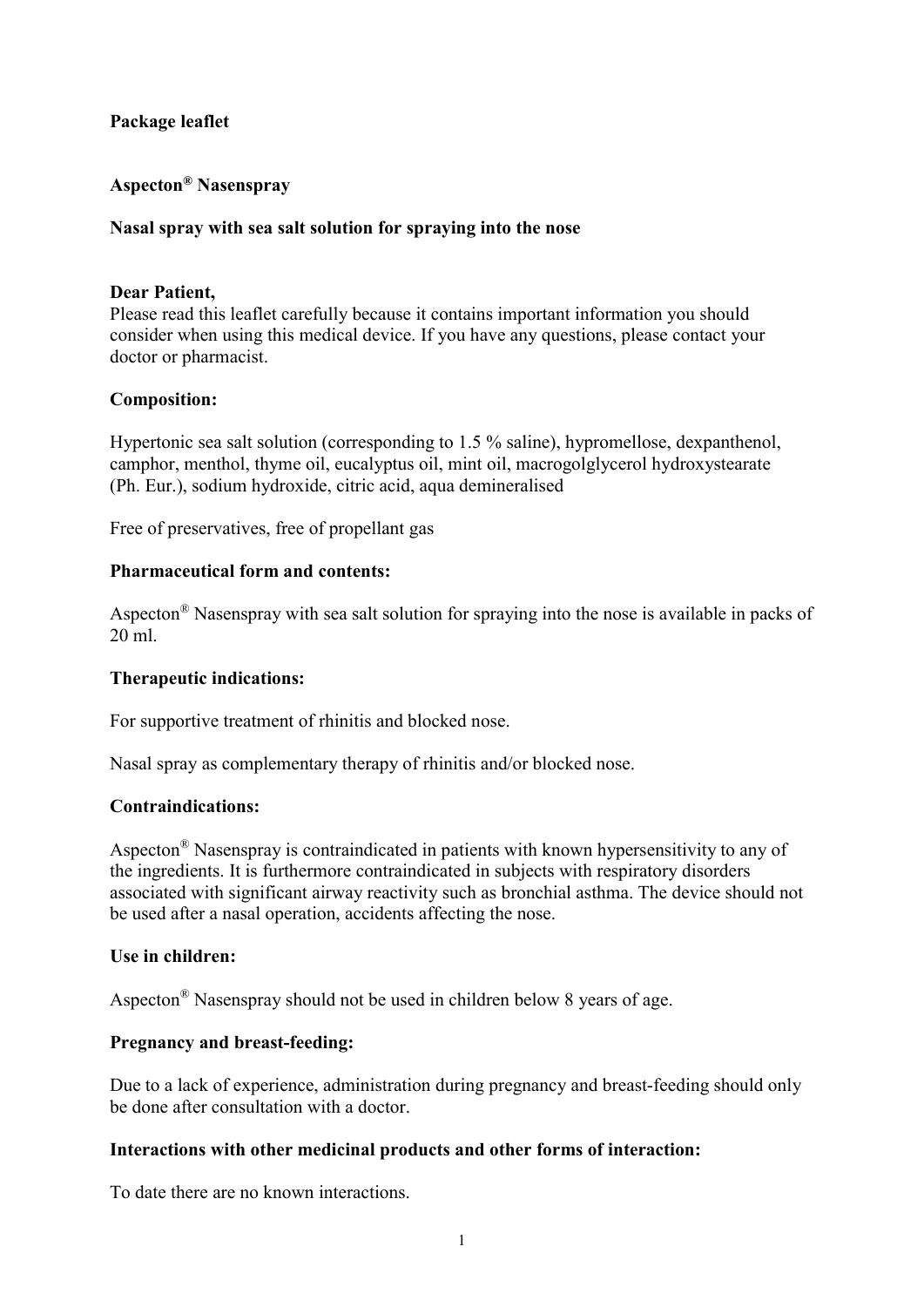# Side effects:

Hypersensitivity reactions may occur. Increased bronchospasms cannot be excluded.

Note:

If you suffer from disorders during treatment talk to a doctor or pharmacist.

# Posology and route of administration:

- 1. Remove protective cap from the nozzle.
- 2. Pump several times before first use, until an even spray mist is produced. For all other applications the metered spray is ready for use.
- 3. Introduce the nasal applicator gently into one nostril and press the pump to apply the product. Repeat the process in the other nostril.



For hygienic reasons, it is recommended that the spray nozzle be wiped dry and the protective cap replaced after each use.

# Dosage for adults and children aged 8 years and older:

Apply  $1 - 2$  sprays of Aspecton<sup>®</sup> Nasenspray into each nostril, several times per day as needed.

Aspecton® Nasenspray may be used to accompany the treatment of rhinitis and/or blocked nose for up to 14 days. If the symptoms do not improve or get worse after a treatment period of 7 – 14 days please consult a doctor.

For more severe symptoms requiring the use of a local decongestant over a limited period of time, it is recommended to continue treatment with Aspecton<sup>®</sup> Nasenspray for another few days after treatment with the decongestant nasal spray has ended, until symptoms resolve.

When Aspecton<sup>®</sup> Nasenspray is used with a decongestant nasal spray, Aspecton<sup>®</sup> Nasenspray should be used first.

# Notes and information on shelf life:

The expiry date of this pack is printed on the carton and label. Do not use the medical device after the expiry date  $(\overline{\mathbf{2}})$ .

After opening, Aspecton® Nasenspray has a shelf life of 6 months.